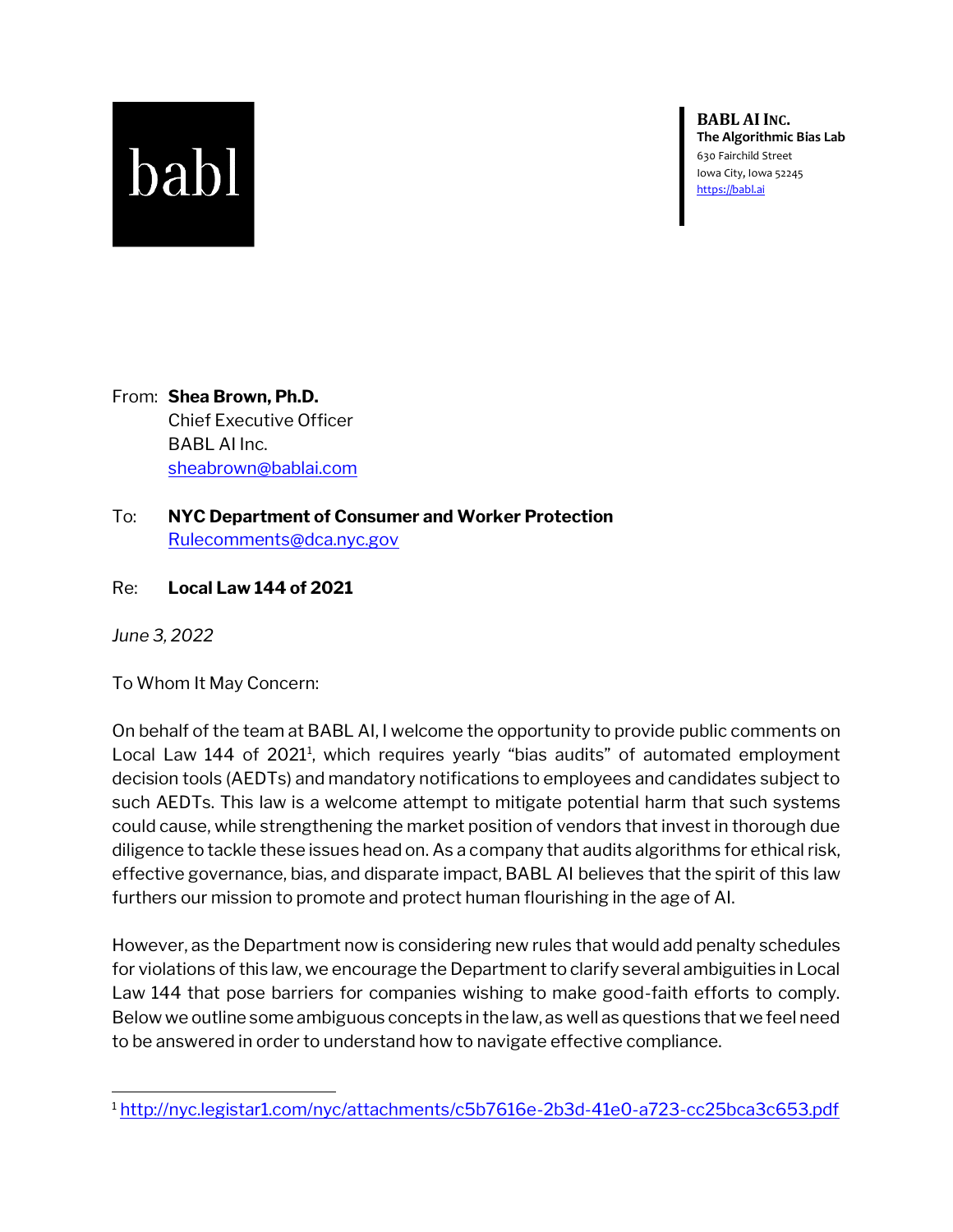**Independent Auditor:** The new law states that a bias audit "means an impartial evaluation by an independent auditor." In financial auditing, the notion of independence has been codified by the Sarbanes–Oxley Act of 2002 ("SOX").<sup>2</sup> But such clarity does not exist for algorithm auditing. This lack of clarity will lead to uncertainty in the audit results, and confusion for companies trying to decide where to allocate time and resources for compliance. In particular, clarity on two topics would immediately provide substantial benefits to companies seeking to comply with the new law:

- **Internal vs. external** Would an internal audit function be considered sufficiently independent?
- **Conflict of interest**  Should there be restrictions on non-audit remunerations as in SOX? <sup>3</sup> Or, can a single firm provide both advisory and bias audit services to the same client?

**Testing for Disparate Impact**: The new law states that the bias audit must "assess the [AEDTs] disparate impact" on certain persons. In a field as new as algorithm auditing, especially in the dynamic space of AEDTs, the notion of testing for disparate impact can mean many things depending on the use-case, the data available, and who is doing the testing. Below are some of the key uncertainties that we see when trying to engage with clients on these issues:

- **Vendor vs. employer** if the vendor conducts an audit, is it sufficient for employers to reference the vendor's public "summary of the results" of the bias audit to satisfy their obligations under the new law? Since many vendors offer customization for large clients or when integrating into large platforms, the potential for disparate impact may lay outside the vendor's part of the product chain. Given this, we urge the Department to consider the practical and ethical responsibilities employers and platform owners have when relying on a vendor's public summary of audit results.
- **Access to demographic data** in many cases, the availability of demographic data from employees and candidates that interact with these systems is extremely limited. This is also true of the data used to train, validate, and test machine learning AEDTs. The reasons for this are varied, including a lack of resources and privacy, bias, and regulatory concerns.<sup>5</sup> In these cases, we encourage the Department to permit employers to use proxy variables and imputation of demographic data, as long as the statistical limitations of these methods are rigorously quantified and justified.
- **Actual vs. expected disparate impact** in some cases, demographic data for the production AEDT is unavailable or woefully incomplete. In these cases, we

<sup>2</sup> <https://www.govinfo.gov/content/pkg/PLAW-107publ204/pdf/PLAW-107publ204.pdf>

<sup>&</sup>lt;sup>3</sup> See "Taxonomy: AI Audit, Assurance and Assessment" for a detailed discussion: <https://forhumanity.center/bok/taxonomy-ai-audit-assurance-assessment/>

<sup>5</sup> <https://partnershiponai.org/workstream/demographic-data/>